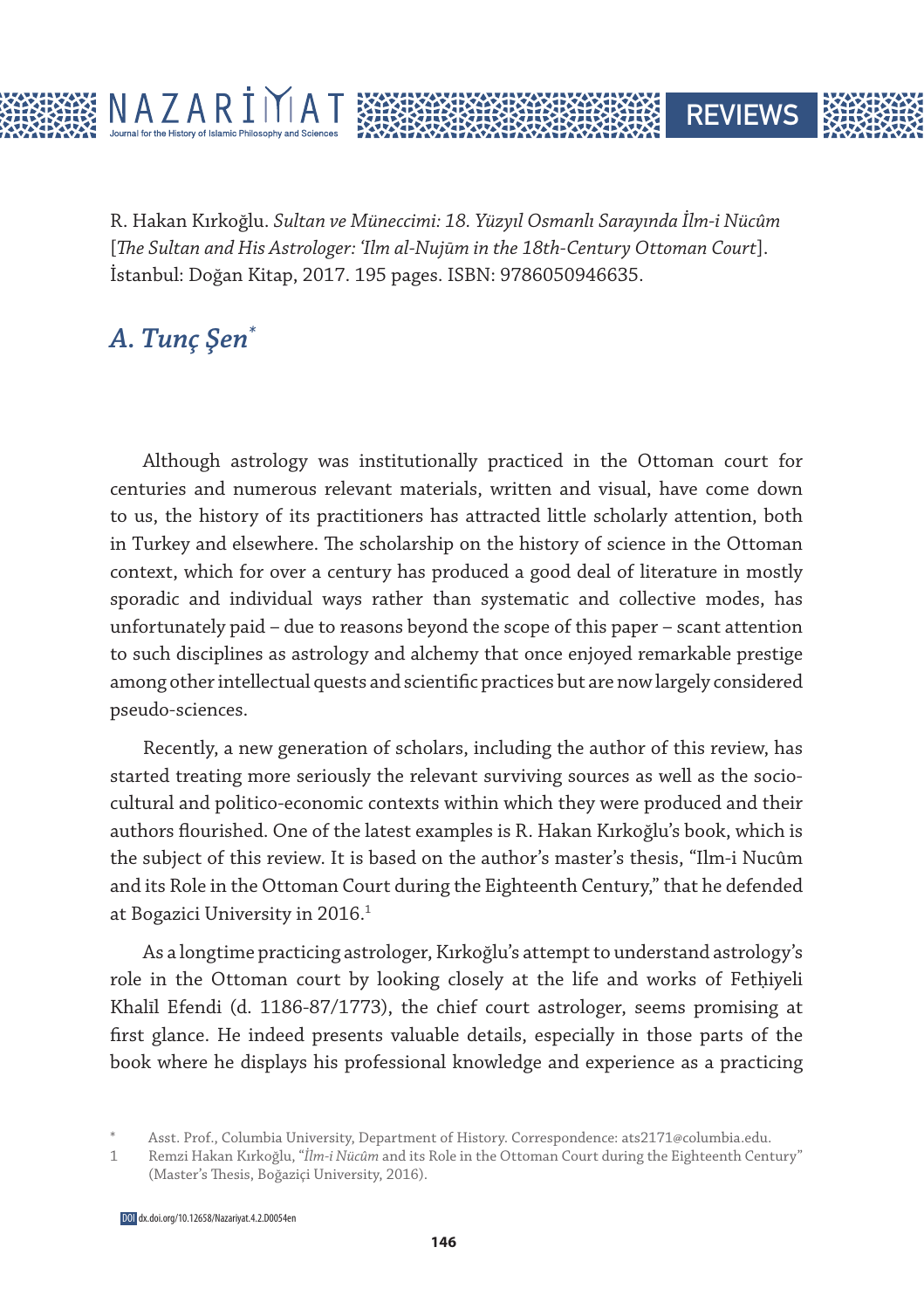astrologer and portrays the socio-intellectual life of a court astrologer on the basis of a wealthy probate inventory. Yet, as I will try to detail below in the hope that prospective researchers in this field find these remarks useful, the book also suffers from several uncertainties, theoretical ambiguities, and inconsistent and/ or undeveloped arguments.

The book consists of four chapters and four appendices. The first chapter, which is rather brief, serves as a general introduction to the topic and summarizes the major points of the following three chapters. The appendices contain transcriptions of the primary sources consulted, as well as a separate article that the author deems relevant to the book's theme. In the second chapter, "Astrology as a Learned Tradition in the Ottoman Empire," Kırkoğlu briefly describes various branches of astrological practice and discusses the place of astrology in the Islamicate and Ottoman worlds in general, and the tradition of classifying sciences in particular. In the Turkish translation, the original phrase in the thesis, "learned science," has accidentally been translated as "traditional science," which thus gives the false impression that the author considers astrology a traditional/transmitted science. This is also coupled by another typo at the end of this chapter (58), where it is maintained that Islamic culture regarded astrology as a transmitted (*naqlī*) science, though the context rather requires that to be rational (ʿ*aqlī*).

That the term *ʿilm-i nujūm* (or *ʿilm al-nujūm*, lit. the science of the stars) is matched in a precipitate manner to astrology throughout the work without elaborating on the necessary textual and contextual discussions of it engenders several ambiguities and uncertainties. Certainly, the disciplinary boundaries between astronomy and astrology were not as fixed and stable in the past as they are today. Nonetheless, ancient experts of celestial knowledge, including Ptolemy (d. 160), did indeed distinguish (even in semantic terms) between these two disciplines in terms of their subject matter. As Kırkoğlu briefly points out by referring to George Saliba's works, from roughly the eleventh century onward several astronomers in the Islamicate realm introduced a new discipline called *ʿilm al-hayʾa* (lit. the science of the configuration [of the stars], i.e. astronomy), to detach astronomical activities from astrological quests.2

Although Saliba maintains that this event paved the way for the emergence and further consolidation of a clear demarcation between *aḥkām al-nujūm* (the decrees of the stars, corresponding to astrology proper) and *hayʾa* and/or *nujūm* (standing

<sup>2</sup> George Saliba, "Islamic Astronomy in Context: Attacks on Astrology and the Rise of the Hayʿa Tradition," *Bulletin of the Royal Institute for Inter-Faith Studies* 2/1 (spring/summer 2002): 25:46.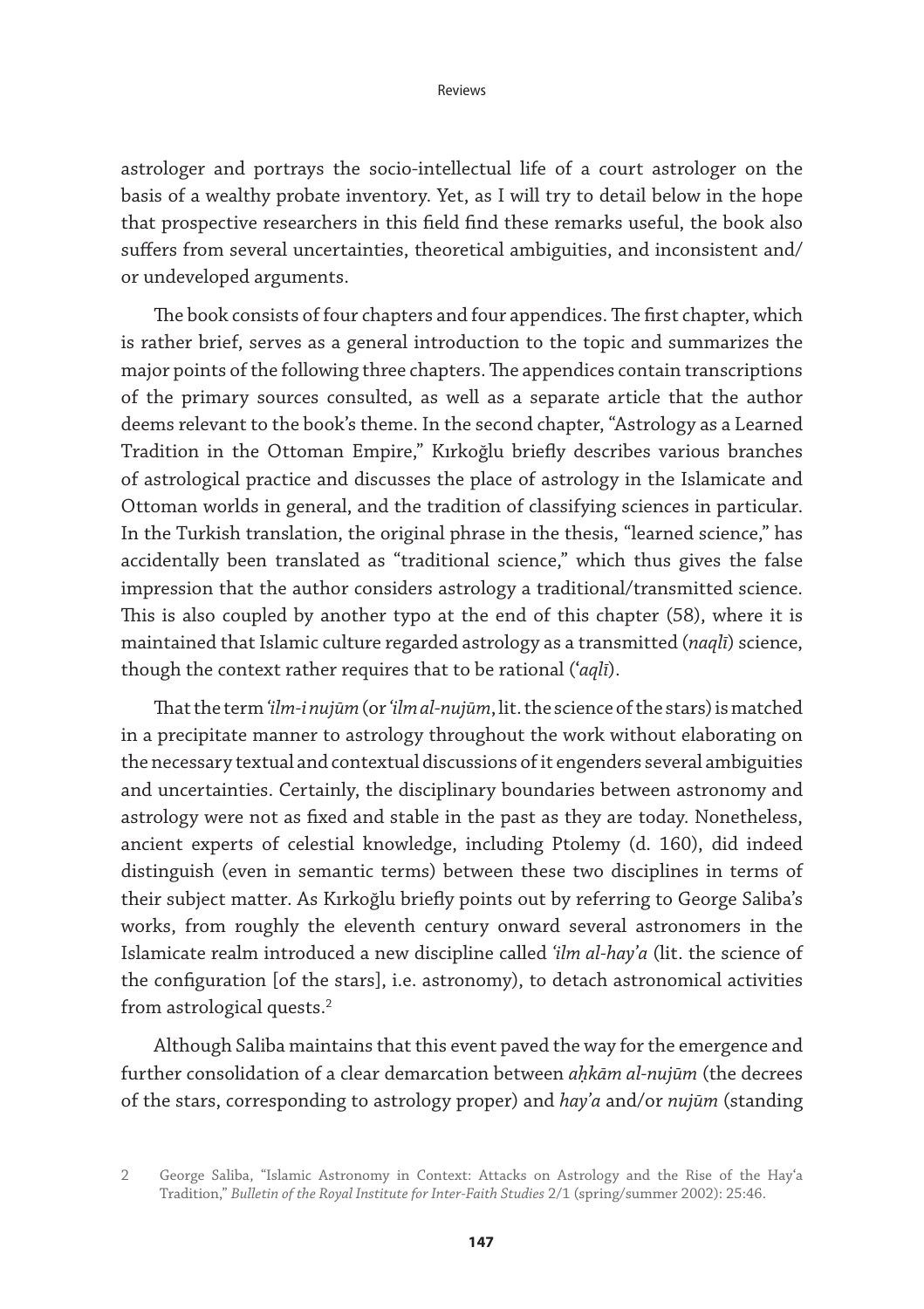for astronomy), *ʿilm al-nujūm* is known to have had multiple meanings, as revealed in sources written during different periods and in different languages. In that respect, while it is historically inaccurate to reduce this blanket term, *ʿilm al-nujūm,* solely to astronomy, it would similarly be mistaken to define it merely as astrology, for the term was associated more with a kind of broader expertise over the practical application of celestial knowledge, such as the use of the tools of observation and computation as well as temporal or spatial designations.

When it came to defining astrology, the experts on the science of the stars often tended to refer to such terms as *aḥkām* (decrees [of the stars]) and *tanjīm*  (astrology). For example, in the sample transcription of Fetḥiyeli Khalīl Efendi's almanac-prognostication (*taqwīm*) presented in Appendix 3, even the chief astrologer himself describes his craft as *tanjīm* (142). In a similar way, the famous encyclopedist Ṭashkoprīzāde (d. 968/1561), whose opinions are discussed in this chapter, often uses *nujūm* and *hayʾa* interchangeably, whereas he examines almost all of those branches that one could define today as astrology under the rubric of *aḥkām al-nujūm*. Since this debate over terminology was cut short in the work, it is not always clear, for example, whether the cluster of books listed in the chart (47) as items of *ʿilm al-nujūm* are all astrological in nature.

A similar conceptual ambiguity in the second chapter is also manifested in the discussion about astrology's place in the tradition of classifying the sciences in the Islamicate as well as in the Ottoman realm. The current literature on Ottoman taxonomies of sciences is often confined to the views of several standard names, including Ṭashkoprīzāde, Nevʿī Efendi (d. 1007/1599), and Kātib Çelebi (d. 1067/1657). However, especially from the fifteenth century onward, different taxonomy traditions were apparently preferred in various intellectual circles. These differences in taxonomic preferences were far more important for astrology, as this science might have been considered a discipline relying upon mathematics (which is believed to be the language of the celestial spheres), while at the same time was conventionally regarded as a natural science with respect to its aim at interpreting and/or predicting the sublunary impact of celestial phenomena.

For instance, the Avicennan/Aristotelian classification system often deemed astrology a natural science, whereas the Persianate classification, epitomized in the work of Fakhr al-Dīn al-Rāzī (d. 606/1210) and exemplified in the Ottoman realm by the circle of Mollā Fanārī (d. 834/1431) in the mid-fifteenth century and by the courtly environment of astral experts in the early sixteenth century, was slanted rather toward characterizing it as a mathematical science. While it would be unfair to expect a work based on a master's thesis to contain elaborate discussions on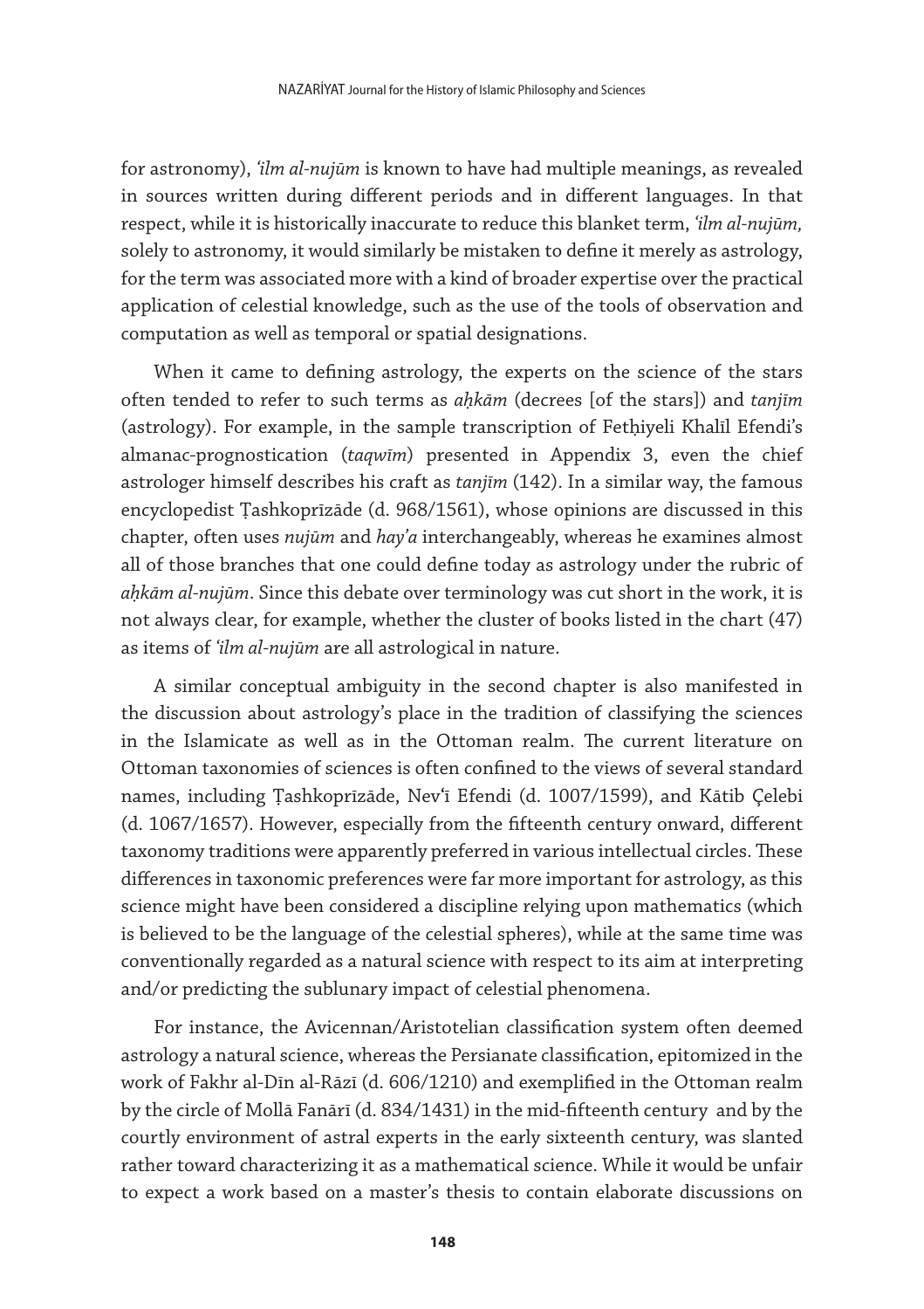each and every topic it treats, Kırkoğlu's several bold and at times contradictory statements in this chapter, such as "the Ottoman ulama tried to merge Aristotelian philosophy with the principles of Orthodox Islam" or "the Ottoman ulama and madrasa curriculum incorporated Razian thought" (55) do not do justice to the complexity of the particular issue at stake here.

The third chapter seeks to portray the socio-intellectual life of a chief astrologer at the Ottoman court through the books and other belongings listed in his extant probate inventory. In this illuminating chapter, which provides us with valuable information that is important for reconstructing the social history of astrologers, is a detailed list of books Fethiyeli Khalīl Efendi possessed, some of which were intimately related to his profession and others that cast light on his personal profile as a *mudarris* and a Sufi. Although sometimes the categories used for certain items are not fully accurate – for instance, Abū al-Fidā's (d. 732/1331) *Taqwīm al-buldān* is a treatise of geography, not a book on almanac making – the list does show the works in the fields of *handasa* (geometry), *ḥisāb* (arithmetic), *ʿilm al-hayʾa*, *ʿilm al-nujūm*, and *aḥkām al-nujūm* that Ottoman astral experts regarded as canonical from the late-fifteenth century onward. Among those canonical works that also seem to have existed in Fetḥiyeli Khalīl Efendi's personal library are Shams al-Dīn al-Samarqandī's (d. 702/1303) *Ashkāl al-taʾsīs*, Ulugh Beg's *Zīj* and its commentaries, and the works of Abū Maʿshar (d. 272/886). It is also noteworthy that the list records a translation of a recent astronomical table produced in Europe (*Tercüme-i Zīc-i Frengī*), indicating that eighteenth-century Ottoman court astrologers were at least aware of, if not fully informed by, European advances in the production of new astronomical tables.

In the fourth and final chapter, Kırkoğlu tries to "decipher" (99), in the light of actual historical events, a sample of astrological decrees selected from several *taqwīm*s crafted by Fetḥiyeli Khalīl Efendi and submitted to the court during his tenure. In these annual almanacs, which were presented to the court (or the reigning sultan in particular), court astrologers first computed the horoscope of the yeartransfer (i.e., the ascendant at the particular moment that the Sun completes its yearly rotation and enters the sign Aries, thereby beginning a new solar year) and then conveyed their astrological predictions as to what the upcoming year would bring to people from different walks of life. These astrological prognostications, which these sources defined as "the decrees of the ascendant of the [new] year" (*aḥkām-ı ṭāliʿ-i sāl*), were often replete with equivocations and platitudes due mostly to the genre's conventions and the conservative nature of astrology as a hermeneutic discipline. Thus, contrary to Kırkoğlu's assertion, it is indeed difficult to parallel the function of the annual predictions to that of chronicles and deem them "historical records" of the socio-political issues of their times (114).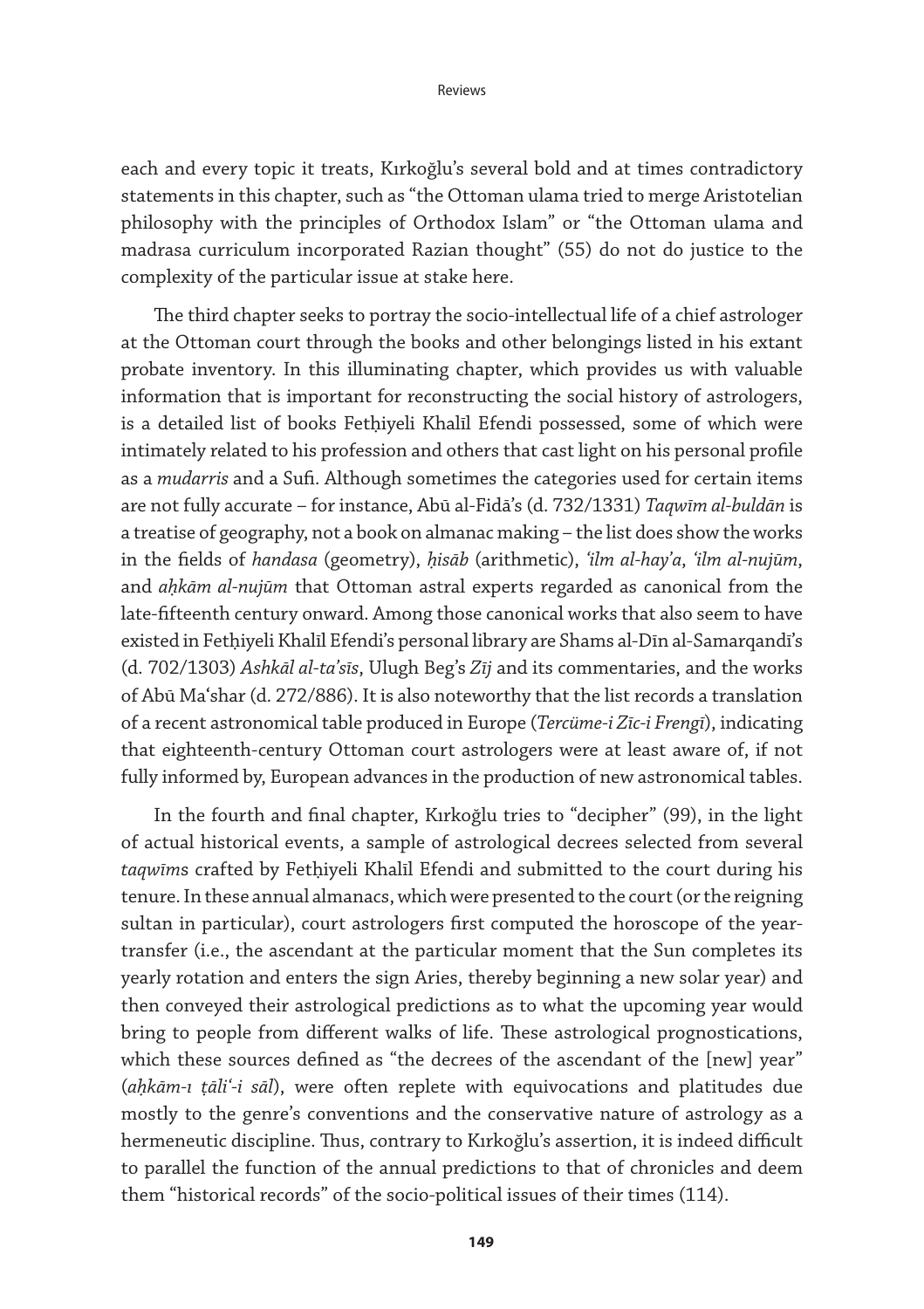To a certain extent, Kırkoğlu's attempt to interpret these predictions in the light of actual historical events and characterize them as valuable sources for understanding the ideological positions of courtly affiliated individuals makes sense. Yet methodologically speaking, such an approach may lead to imprecise and hasty conclusions, as it would be misleading to read into these commonplace prognostications regarding, let's say, medical issues that may emerge among the empire's subjects or the viziers' potential conspiracies (which one can easily come across in any other *taqwīm* from a different year), and to attribute them to exact historical events. Pardon the analogy here, but to what extent could historians living three centuries from now, picking as their primary sources today's daily, weekly, or annual horoscope columns in popular magazines and newspapers, reconstruct the exact political atmosphere and socio-cultural issues of our time? It is beyond any doubt that astrological predictions may once in a while refer explicitly to, yet often times only hint at, certain political issues and tensions. However, when it comes to interpreting historically the court astrologers' (astrological) "interpretations" (i.e., *aḥkām*), one should not only look at how these prognostications were informed by actual historical occurrences, but also at how these predictions were read, debated, and implemented by their target audience.

Especially as regards to this last point, namely, the recognition of court astrologers' service by political authorities and the wider public, Kırkoğlu's book does not provide a wealthy set of details, aside from taking for granted certain assumptions stating that "astrology found favor among Ottoman *ʿulamā* and ruling elites." (116). It is true that especially from the reign of Bāyezīd II (r. 1481- 1512) onward, the recently institutionalized "office" of court astrologers routinely employed a varying number of astral experts and put them on the palace payroll in return for their standard service, including the preparation of almanacs or the delivery of auspicious moments to embark upon a military campaign or construct an imperial building. Yet it would be misleading to assume that over the four centuries of this office's existence in the court bureaucracy court astrologers were always acknowledged as key political advisors and their activities deemed favorable. Given the fact that the favor court astrologers found – or sometimes lacked – was mostly determined by the personal proclivities of their patrons (i.e., the sultans), and that extant copies of Ottoman *taqwīm*s are mostly available only as a single copy with little to no marginalia, the scope of these annual predictions' influence might have been more limited than is usually assumed.

One of the obvious ambiguities in Kırkoğlu's work is its target audience. Although the book rather seems to address lay readers in view of its appealing title and overall treatment of the subject matter, I doubt whether they would find the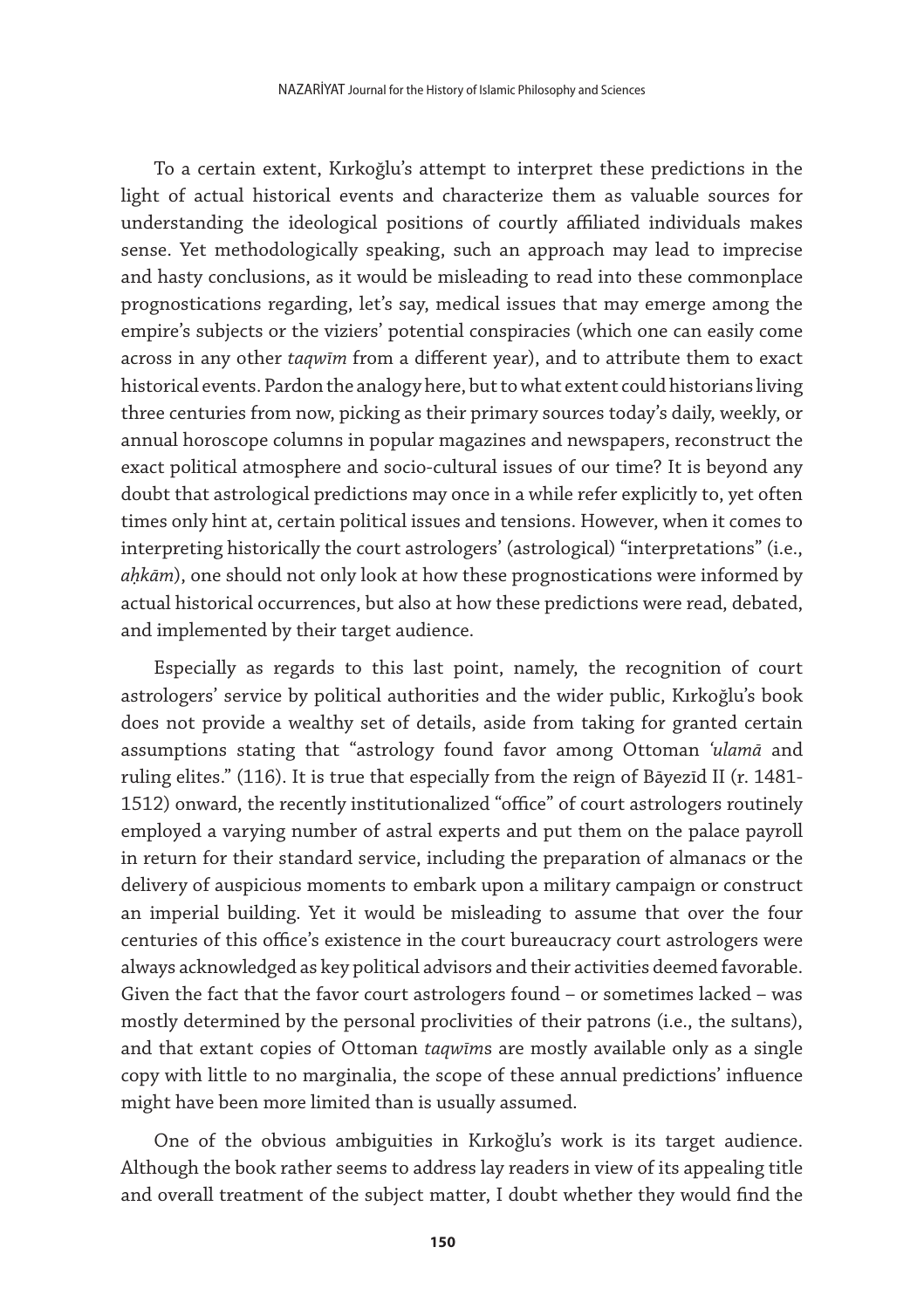heavy use of words, titles, and names in Ottoman Turkish or Arabic appealing. Nonetheless, it is hard to say that this academic sensitivity toward incorporating original sources into the narrative is reflected by these names and concepts' proper and accurate transcription, for sometimes even the same person or title on the same page is referred to in different ways (e.g., *Mecmû'a-i Çağmananî (sic), Ömer el-Çagmini el-Hârezmi (sic), Şerhü Çağminî,* 70).

In addition to resolving such transcription problems in potential new editions, certain arguments that are either self-contradictory or no longer valid thanks to recent scholarship in this field should also be modified. Due to space constraints, I will limit myself to pointing only at a few of them: Page 65 states that the astronomical and astrological works in Khalīl Efendi's probate inventory correspond to 10 percent of his entire book collection, whereas page 69 gives the same number as 5 percent. Similarly, it is argued on page 30 that the conventions of the almanac genre were "established" by the seventeenth century, and yet a few pages later (43-44) it is stated that "the style and layout of the almanacs…were fixed at the time of Bayezid II." Ascribing the beginning of court astrologers on the palace payroll to Bāyezīd II's reign should also be revised, for we know that at least one court *munajjim* was recorded on the payroll in the later years of Meḥmed II (r. 1444-46, 1451-81). In a like manner, the book argues that the earliest extant *taqwīm* with annual predictions has been dated to 1489-90 (88), although other extant examples have already been dated as far back as the early fifteenth century. Plus, one should not miss the fact that there are other surviving examples of almanacs with annual predictions produced for pre-Ottoman Islamic courts.

Curiously, the book also notes that Shukr Allāh Shirwānī (d. later than 910/1504-05), ʿAṭāʾ Allāh ʿAcemī (d. later than 885/1481), and Mīrim Çelebi (d. 931/1525) came to the Ottoman lands after the rise of the Safavids and helped the proliferation of Turkish translations of key astrological texts (43). While all of these individuals did in fact appear in the Ottoman realm long before the rise of Shāh Ismāʿīl, none of them wrote anything in Turkish. In addition to all of these points, some of the arguments made in the book that reference no source or study, such as "we know that freelance *munajjim*s willing to grasp the attention of the ruler also communicated their annual predictions" (21) or "astrology was also imparted in the *muwaqqitkhāne*s as part of the curriculum" (60) should be documented.

Finally, we should question some of the taken-for-granted assumptions that the astrology practiced by court astrologers, including Khalīl Efendi, was intimately linked to esoteric/occult sciences and that there were inextricable links between the court astrologer's craft and such practices as *ʿilm al-jafr* (divination by letters)